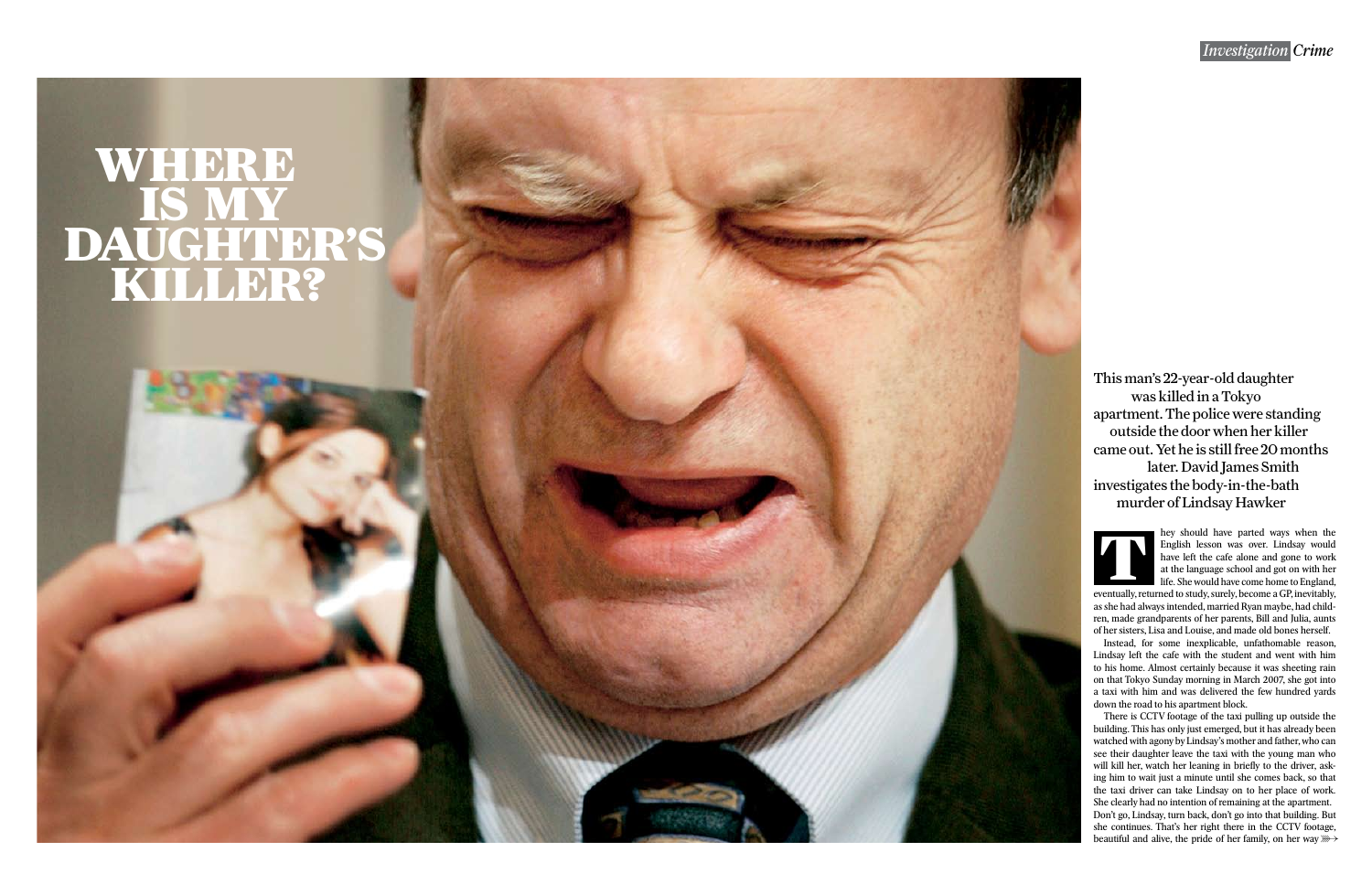#### *Investigation*

PREVIOUS PAGES: AP



into the young man's apartment and to her death in the suburb of Ichikawa City, around 10am on Sunday, March 25, 2007. The taxi driver will wait, but after seven minutes he will take another job. He will be grilled by the police later and be stricken with guilt when he finds out why the young woman never came back.

"She doesn't look like my girl," Bill said when he first saw that footage. He thought she was walking like a… he didn't want to say it… like a zombie and believed she must have been drugged — why else would she go to the apartment? But Lindsay had not been drugged; there were no traces of any drug in her body. Why had she gone, and why only, as she had thought, just for a minute?

As Julia said, only one thing mattered, and that was how Lindsay's life had been taken away in the most horrible circumstances. But it did not help that they had felt so alone and unsupported and insulted by people who ought to know bet $ter - take note, the Foreign Office. Neither did$ it help that the Japanese police had not only let  $\frac{1}{2}$  Lindsay's killer slip past them and escape – not

He had needed counselling afterwards, not least because he had hated other girls of a similar age to Lindsay. He regarded them as wasters and chavs when he saw them out and about, and compared them with his daughter, who barely wore make-up and never dyed her hair and was always smart and could speak to anyone, to tramps and university professors alike. Of course, he realised now it was post-traumatic stress that made him think like that, and those girls couldn't help the fact that they were alive when Lindsay was dead.

Then Julia arrived home from work, made a round of teas and coffees, and stood in the garden smoking. It was not long before she too broke down. They were tender with each other, drawn together rather than pulled apart, she reading the renewed distress on his face and correcting his blurred memories, while he questioned her interpretations of some of the few facts they had to work with after 20 months.

She took with her 100 lavender bags (paid for by her dad) to give as token gifts to people she met. She had lived at first in an unfriendly area where she was sometimes abused in the street as a gaijin (a derogatory Japanese word for a "foreigner"), but had soon moved and been happy there, as her family discovered on a visit for her 22nd birthday, just months before she was murdered. Lindsay was tall with long hair, and her dad recalled how heads turned in the restaurant where they went. She made a striking figure in Tokyo, and her dad tried to tell her to keep her head down so as not to attract unwelcome attention. Instead he saw how Lindsay talked to the locals in their own language. You've got to be careful, he warned *\\\\ 27* 

once, but twice, as The Sunday Times Magazine has discovered – but were still failing to recapture him over a year and a half later, despite more than 5,000 reported sightings.

The Hawkers' home is nine hours behind Tokyo time, so it was still a Saturday night when Lindsay stepped out of the taxi, 6,000 miles away. It did not take her parents long to sense something was wrong. Lindsay had been in close contact in the six months she had been in Japan, e-mailing, Skype-ing or calling several

As she described it in an e-mail to Ryan, her boyfriend back home, the man had run after her as she cycled away and he had come to her apartment asking for water. Out of precaution, rather than recklessness, she had invited him in so that he could see she was living with two flatmates.

times a week. That Sunday, bizarrely, as if it were an act of premonition, a powerful earthquake shook Japan at 9.42am, about 20 minutes before Lindsay left the taxi. When the Hawkers woke up, Julia e-mailed Lindsay to check she was okay. She became uneasy when there was no reply, and as the day wore on she was getting beside herself. The whole family was calling, texting, e-mailing. Nothing came back.

hen I met Lindsay's parents at their home in a village outside Coventry last month, they were overwhelmed by grief and gave voice to unimaginable feelings of loss, pain, anger and frustration. Bill told me before we began that he would become upset when he talked, and he did, crying openly as he described what they had been through. W

> Bill was offering reassurance, knowing that Lindsay was due out at a party that evening  $- a$ leaving do for a fellow English teacher. But Julia could barely sleep that night and couldn't face work the next day until she decided to go in to occupy herself. She left and just as she arrived, Bill pulled up. He'd had a call from the school where Lindsay was teaching to say she hadn't turned up. It was now Monday evening in Japan and this was the second day of work Lindsay had missed. Why hadn't the school reacted sooner?

The police were not informed by Nova that Lindsay was missing until around 2.30pm on Monday, March 26, the second day she had not arrived for work. Friends had also tried to report her missing, but the message had not been passed on from one police station to another. Lindsay had left Ichihashi's name and address on a note in her flat, so it was not exactly hard to trace him. The police timeline, made public here for the first time, does not suggest they were in a great hurry.  $\frac{25}{12}$  time, does not suggest they were in a great hurry.<br>
It was three hours and 10 minutes after they had

Another question that would remain unanswered. Lindsay had never missed one shift before, let alone two in a row. She worked six days a week at the Koiwa International Language School opposite Gyotoku station, one of a chain of schools throughout Japan at the time run by the Nova Organisation (the company declared bankruptcy six months after Lindsay's death).

received the missing-person report, at 5.40pm, that the police sent two officers from Funabashi station in Chiba prefecture to visit Ichihashi's apartment in Ichikawa City, one train stop from Lindsay's home. The police had by now discovered that although Ichihashi had no history of convictions, there was a previous allegation of "theft and injury" against him. The story was that he had assaulted a woman in the street during a robbery, possibly as far back as six years ago. The Sunday Times Magazine was told that Ichihashi's father, acting in line with Japanese law, prevented the case going to court by paying  $\frac{y}{m} -$  around  $£6,000 -$  to the victim to buy her silence.

After leaving Leeds University in 2006 with a first in biology, Lindsay could have gone on to do a masters, but said she wanted a year away and

would try teaching. She picked Japan, saying it was the second safest place in the world — after New Zealand — and because she had long taken an interest in Japanese culture and was knowledgable about its distinctive codes of behaviour.

may have been the victim of a crime". The officers did not arrive at the apartment until 7pm (by now 10am Monday morning in England, where Bill and Julia were frantic and had still not heard from Nova). They did not go and knock at the apartment — apparently they could not do so without proper cause, even though they by now suspected that Lindsay might have been the victim of a crime — but instead observed some "doubtful points" inside, particularly that there was no light on, but somebody appeared to be there. The officers called for assistance and three more were dispatched, and then, at 7.45pm, four more, making a total of nine. It is worth noting that, even though the police specifically thought it could be a hostage situation, these nine officers did not have walkie-talkies to communicate with each other.

#### SHE MADE A STRIKING FIGURE IN TOKYO. HER DAD TOLD HER TO KEEP HER HEAD DOWN TO AVOID UNWELCOME ATTENTION

Nearly two hours after the nine officers had assembled, at 9.45pm, some were standing outside the apartment door when it opened and Ichihashi came out, closing the door behind him. He had a rucksack on and was barefoot, in the Japanese tradition of keeping your shoes outside your door. The police said: "You are Ichihashi and we want to talk to you about a foreign woman and we want to come in." They later said they could not "compulsorily restrain him" because they did not have a "grasp of detailed facts".

**The murder victim Lindsay Hawker in Tokyo, three months before her death**

> her, don't speak to them. This is my community, she said, they all know I'm the English teacher, I have to speak to them. When you're on the train, just read a book, Bill told her. Don't freak, Dad, she said, it's just crazy Japan. She was always saying that. Crazy Japan.

> She thought it was crazy on Tuesday, March 20, when a young man who had been sitting opposite her on the train approached her as she left the station on her way home from work. You're my English teacher, he said, as she was getting on her bike. I'm not, she said. But you are an English teacher? Yes, she said.

> > finally strangled Lindsay, breaking her neck.  $\mathbb{R} \rightarrow 29$ Meanwhile, other officers had entered the apartment and found Lindsay. It was hard for Bill to describe what had been done to his daughter. She had been bound and gagged with plastic ties and scarves, but only apparently after a life-or-death struggle. Barely an inch of her body was unmarked by bruises or injuries, even her feet. Lindsay was 5ft 10in and had learnt martial arts. But Ichihashi was taller — just under  $6ft$  – and a black belt, constantly at the gym practising his own martial arts and habitually cycling 25 kilometres every day. He had

He had taken out a pen and paper and drawn a picture of Lindsay there and then — that would have impressed her, Bill said — and signed it with his name, telephone number and e-mail address.

He had not seemed scary, more ridiculous, and Lindsay felt sorry for him and said she would try to help. That was her nature. Once with her family a beggar had asked for money for tea and Lindsay had given him £2. Bill was furious and pointed out he was working all the hours God had sent — running a driving school — to fund her education. Lindsay pointed out that the beggar had not had the opportunities Bill had given her. As Bill said, they were a close, happy family with a comfortable lifestyle living in their safe little bubble. "And somebody popped that bubble big time."

The police carefully noted how, on discovery of this information, they realised that "Lindsay

ill and Julia don't know if Lindsay contacted Ichihashi again or if he contacted her, but she made an arrangement to give him a lesson at the cafe that Sunday morning. She did everything she was supposed to do. Nova advised teachers that it was all right to give private lessons, but only in public places and always leave a note of where they were going and who they were going to meet. Lindsay had given a formal private lesson before and had often talked with Nova students in cafes after school. B

Neighbours were asked if they had seen a foreign woman; they hadn't. The police went through the neighbouring apartment onto the balcony overlooking Ichihashi's home. It was dark, but they were right next to Ichihashi's balcony. He had dragged his bath out onto it and Lindsay was dead inside it with her hand sticking out, but the police did not see her. The police could see there was somebody inside the apartment but, their notes said, they could not go in because they could not obtain a key.

Ichihashi turned back, took the key out and began to open the door, then he turned away, pushed past the officers and ran off down the stairs. An officer grabbed at the rucksack, which came off while Ichihashi kept running. He was 28 and very fit. Some officers gave chase but could not of course use the walkie-talkies they didn't have to give a quick alert to their colleagues downstairs. Ichihashi vaulted the last few feet from the open stairwell to the ground and kept running. The officers in pursuit did not jump after him — the Hawkers think this was for health-andsafety reasons — and Ichihashi ran off into the dense neighbourhood of apartment blocks.

The police began searching for him and must have been persistent as he suddenly reappeared, now wearing shoes that he must have stolen from

outside a nearby apartment, and ran right past officers for the second time, haring down the street, turning left and left again before disappearing, never to be seen since.

### IT WAS HARD FOR BILL TO DESCRIBE WHAT HAD BEEN DONE TO HIS DAUGHTER. SHE WAS BOUND AND GAGGED WITH PLASTIC TIES AND SCARVES

**Wanted posters show both male and female Ichihashis**